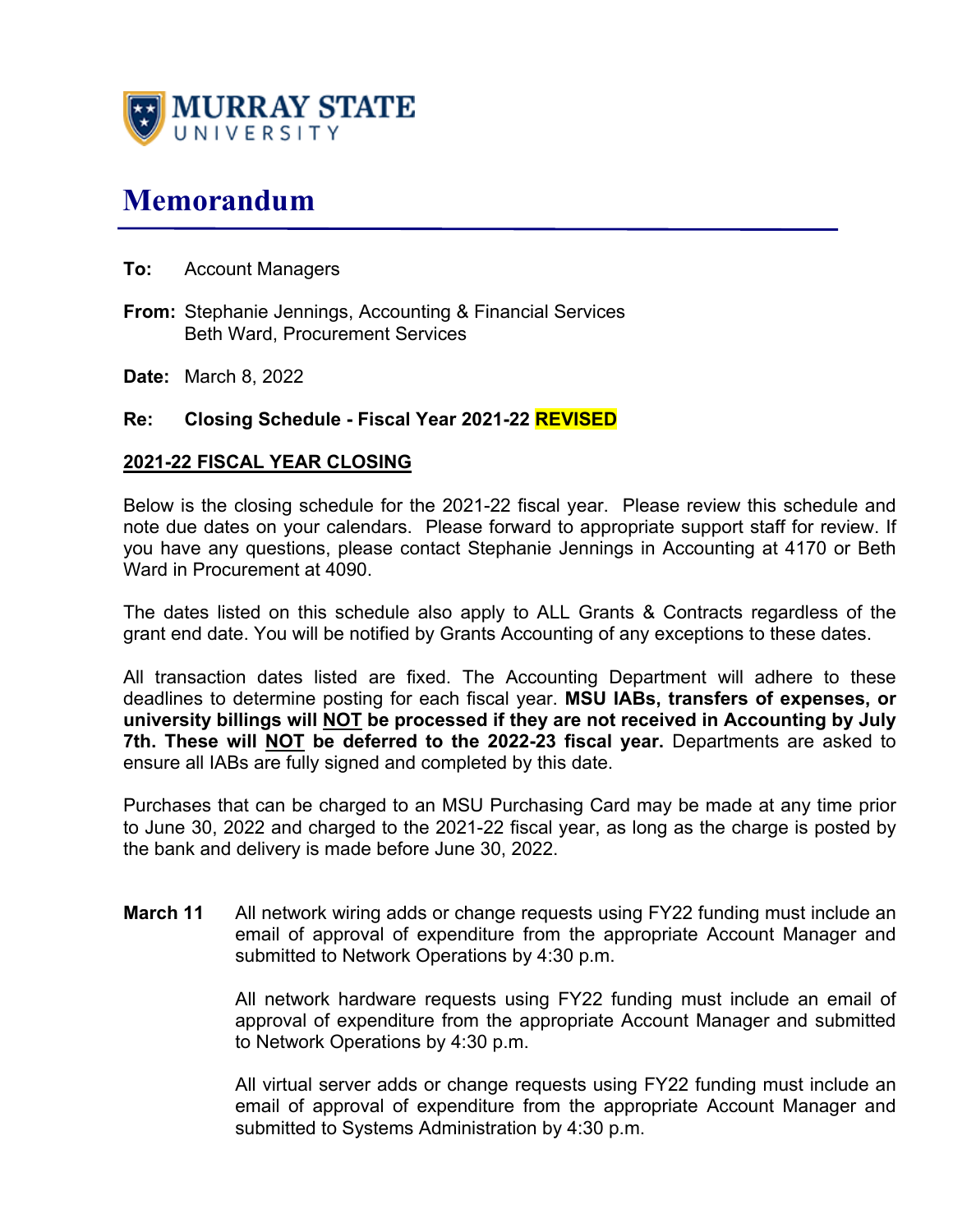All Virtual Desktops and/or Associated Licensing requests must include email of approval of expenditure from appropriate Account Manager and submitted to the Service Desk by 4:30 p.m.

- **March 18** All Software/Licenses/Hardware quotes for requisitions over \$3,000 requested through the Service Desk must include email of approval of expenditure from appropriate Account Manager, or Vice President if over \$5000, and be submitted to the Service Desk by 4:30 p.m.
- **March 31** All requisitions, including those on price contract, and those that require bidding, must be received with full approval in Procurement by 4 p.m., and shall state delivery is required prior to June 30, 2022. Buyers will review requisitions as they arrive. Any requisition for items which cannot be delivered prior to the June 30 deadline will be returned to the originator to be re-entered as a FY23 purchase. All questions should be directed to the appropriate buyer.

All requests for Facilities Management **NEW** projects funded with FY22 funds must be received by Facilities Management by 4 p.m. This deadline is for the establishment of a project with reasonable budget planning and does not guarantee the project can be started in FY22. Project scheduling is performed by the Facilities Design & Construction Office. Any questions should be directed to Jason Youngblood at 6979.

 All Project Scope Adjustments and project closure requests must be received by Jason Youngblood by 4 p.m. Any questions should be directed to Jason Youngblood at 6979.

- **April 7** All central file storage requests must include email of approval of expenditure from appropriate Account Manager and submitted to Systems Administration by 4:30 p.m
- **April 11** All requests for Information Technology **NEW** projects funded with FY22 funds must be received by Tami Dandeneau in Information Systems by 4 p.m. Any questions should be directed to Tami Dandeneau at 3148.

 All Project Scope Adjustments and project closure requests for Information Technology projects funded with FY22 funds must be received by Tami Dandeneau in Information Systems by 4 p.m. Any questions should be directed to Tami Dandeneau at 3148.

**April 28** All Facilities Management projects and Information Technology projects (including scope adjustments and project closures) are due to VPFAS by 4 p.m.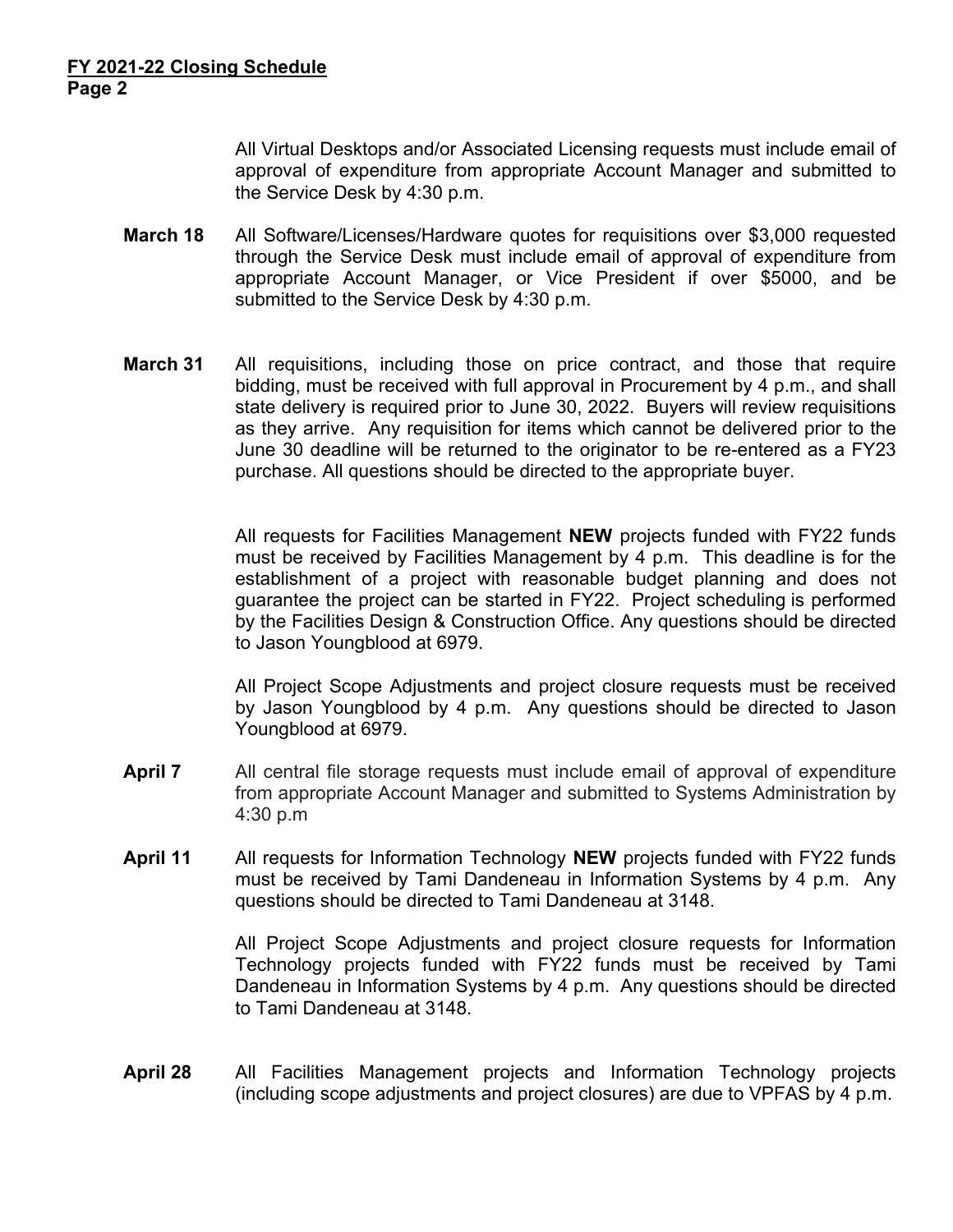# **FY 2021-22 Closing Schedule Page 3**

- **May 20** All Personnel Action Forms, including Summer Pay PA Forms and PA Forms with FOAPAL changes, with effective dates on or prior to June 30, 2022 must be received in the department's Vice President's office by 4 p.m.
- **May 31** All Information Technology projects are due to Accounting and Finance by 4 p.m.

#### **June 10 All inter-account bills for transactions that occurred prior to May 31, 2022, are due to Accounting and Finance by 4 p.m.**

All Personnel Action Forms, including Summer Pay PA Forms and PA Forms with FOAPAL changes, with effective dates on or prior to June 30, 2022 must be received in the Human Resources office, from the Budget office, by 4 p.m. in order to be included on June Payroll.

All fiscal year 2021-22 payment documents in which checks are to be issued by June 30, 2022, must be received in either Procurement Services or Accounting by 4 p.m. depending on proper routing procedures; documents \$3,000 or over must first be routed to Procurement Services. The documents that are routed to Procurement Services must be received in Accounting by noon on June 16, 2022 in order for checks to be issued by June 30, 2022.

Payment documents received by the above deadlines will be paid in our normal check processing cycles up until and through June 30, 2022; provided the payment due date is prior to June 30, 2022.

- **NOTE:** Goods and Services delivered before July 1, 2022 will be charged to 2021-22 fiscal year regardless of invoice date. Delivery delays that cause goods or services to be received after the June 30, 2022 will be charged to the 2022-23 fiscal year.
- **NOTE:** Goods and services to be charged to the 2022-23 fiscal year should *not* be delivered prior to July 1, 2022.

All creators/originators, account managers, and approvers must begin checking the myGate system daily to ensure all fiscal year 2021-22 payment documents have been approved for payment.

**June 16** Monthly feeds should be e-mailed to msu.acctgfeeds@murraystate.edu by noon in order to be included on the Preliminary Statements.

> PS – Printing Services Janet Hudgins UP – UPS charges Della Martin Athletics Deanna Gordon Print Management **Emily Asher Curris Center** Trish Lofton Foundation Luke Crawford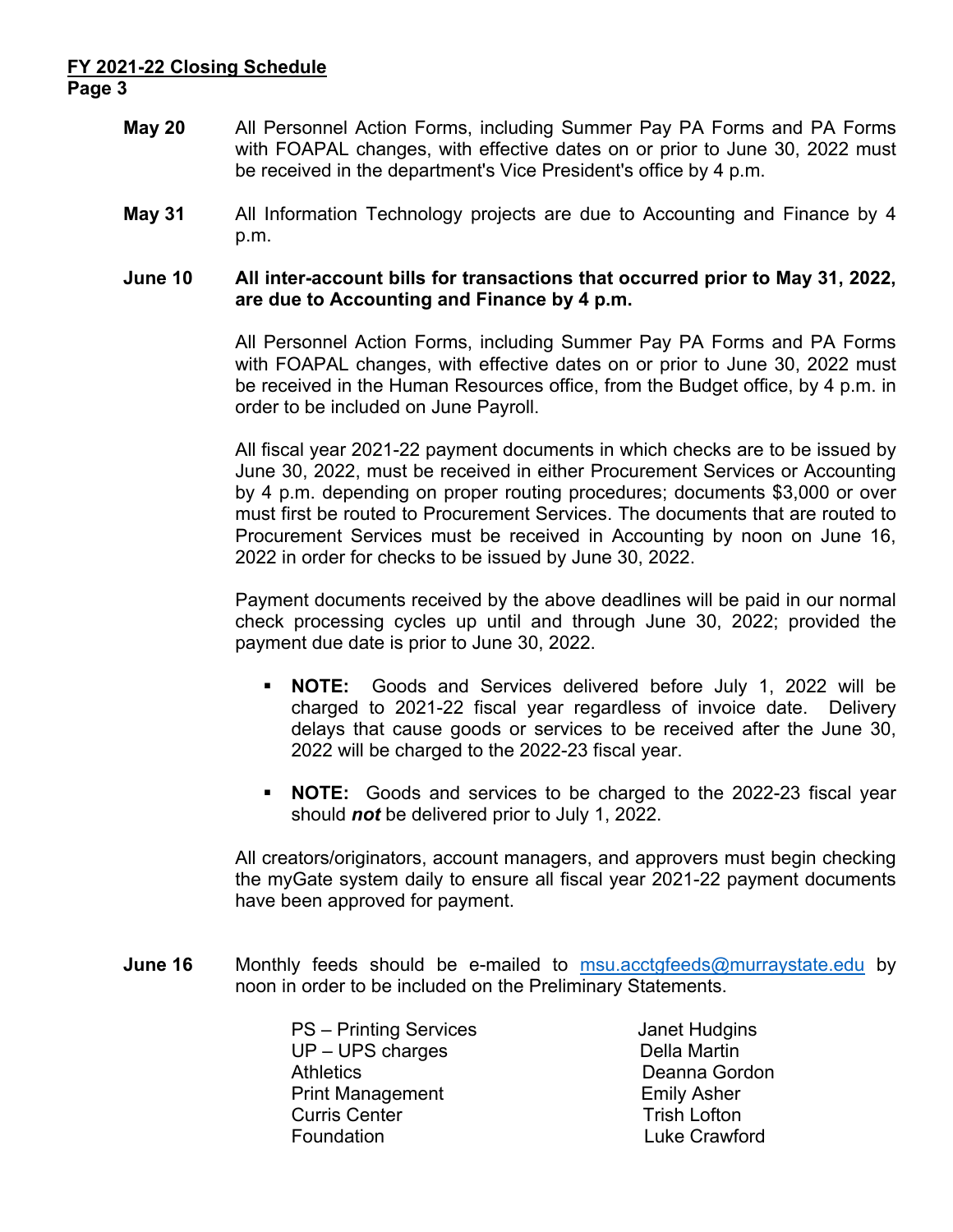#### **FY 2021-22 Closing Schedule Page 4**

## **June 17** All Personnel Action Forms, including Summer Pay PA Forms and PA Forms with FOAPAL changes, with effective dates on or prior to June 30, 2022 must be received in payroll office by 9:00 am to be included on June payroll.

 Preliminary 2021-22 Organization Statements (FGRBDSC and FGRODTA) will be available for review via e-Print by 4 p.m.

- **June 21** BW 13 Timesheets are due for Submission at 12 noon. Please see Payroll Calendar.
- **June 22** BW 13 Timesheets are due for Approval at 12 noon. Please see Payroll Calendar.
- **June 30** All Salary BTR's (paper) must be approved and sent to Accounting by 3:00pm for processing in FY22.

Personnel Action Forms - Copies of all Personnel Action Forms, including Summer Pay PA Forms, with effective dates on or prior to June 30, 2022 must be received in Payroll, from the Human Resources office by 4 p.m to be expensed in FY22.

BTR's - All Electronic BTR's for FY22 must be completed and approved online by 2 p.m.

Receipt of funds – All departments receiving funds on behalf of the University are requested to ensure that funds received prior to 1 p.m. on June 30, 2022 are deposited by 1 p.m.

Student Accounts – All charges to student accounts must be to the Bursar's office by 12 noon.

Commonwealth Invoices – All Commonwealth of Kentucky Agency invoices (billing to external agencies of the Commonwealth) must be received in the Bursar's office by 12 noon.

Payment documents for Petty Cash – All Payment Documents for petty cash replenishment must be received in Accounting by 8 a.m. All petty cash fund custodians are requested to ensure their funds are replenished on this date for all FY22 expenses. All fund custodians must file a Petty Cash Fund Replenishment Request (form PC-2) on June 30, 2022, whether or not any money was disbursed from the fund. Petty cash replenishments submitted after this date must be for receipts for FY23 expenses ONLY.

Purchasing Card Transactions – All purchasing card transactions with transaction dates on or before June 30, 2022 will be charged to FY 2021-22. This is not the date an order is placed; it is the date the vendor charges the purchasing card account.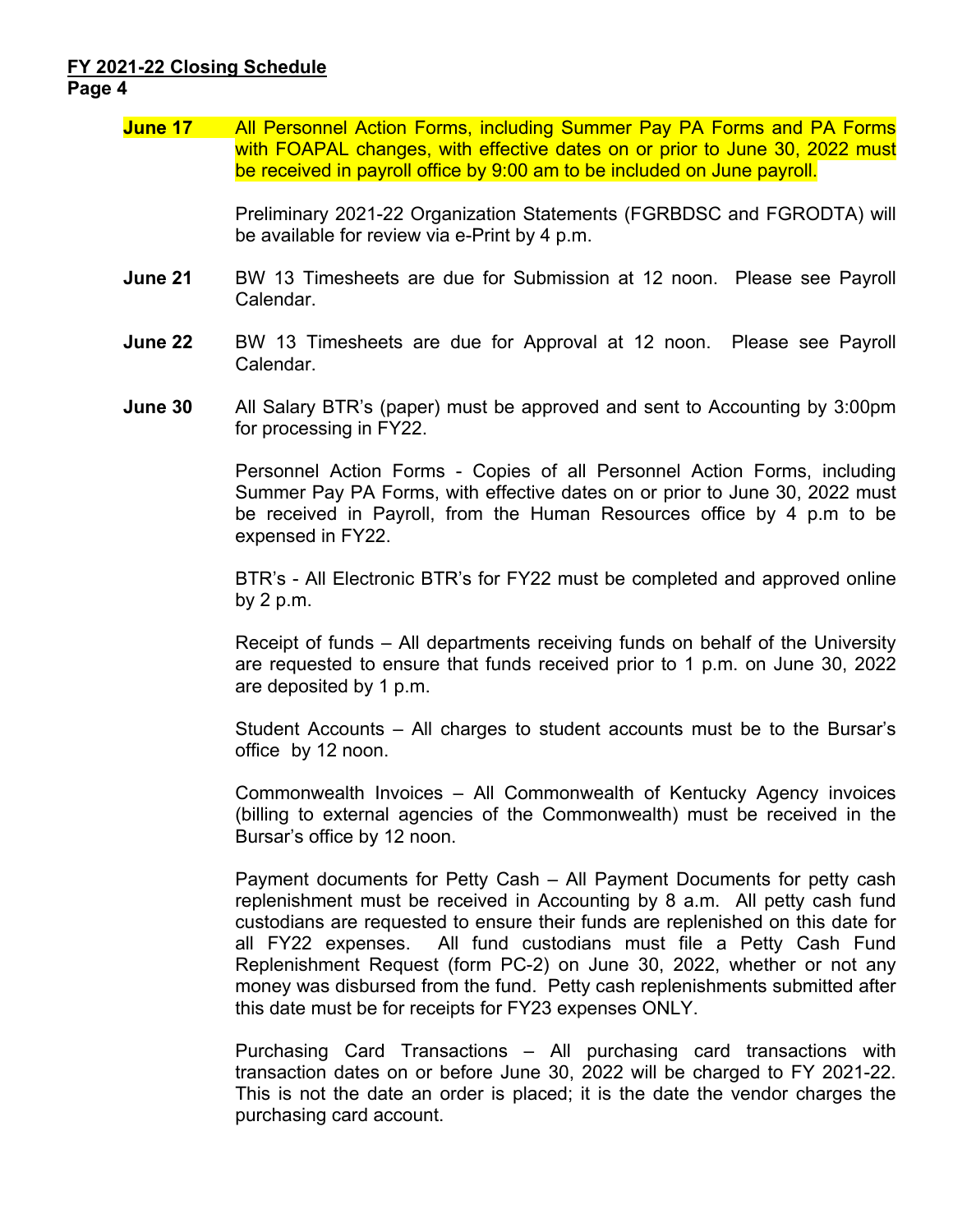# **FY 2021-22 Closing Schedule Page 5**

**July 1** Payment documents submitted on this date or after cannot have combined fiscal year 2021-22 and fiscal year 2022-23 invoices submitted on the same payment document. If the payment document is for services performed in FY22 or goods received on or before 6/30/22 the document should be keyed into Banner using a 6/30/22 transaction date and due date. Documents can be keyed using the 6/30/22 date through the Tuesday, July 12 check run.

> Accounts receivable transactions – All accounts receivable transactions must be received in Bursar's Office by 12 noon. This list should contain only external vendors, not MSU departments. Department charges must follow the IAB deadlines listed.

Please email the list to msu.accountreceivables@murraystate.edu.

Cash transmittals/web deposits – All cash transmittals/web deposits submitted to the Bursar's Office between July 1 and July 8 that contain funds for fiscal year 2021-22 must contain a description of the service and contact information.

 Purchasing Card Statements and Receipts for **Grants** are due in Accounting and Financial Services by 4 p.m.

- **July 5** BW 14 Timesheets are due for Submission at 12 p.m. Please see 2022 BW Payroll Calendar.
- **July 6** BW 14 Timesheets are due for Approval at 12 p.m. Please see 2022 BW Payroll Calendar.
- **July 7** IAB Adjustments and feeds (must have UPS for June) All IABs for adjustments to Account Statements and any additional charges for monthly feeds must be received in Accounting by 4 p.m.

Payment Documents (receiving) - All fiscal year 2021-22 payment documents must be received in either Procurement Services or Accounting by 4 p.m. depending on proper routing procedures as indicated on the June 10 explanation above. The documents that are routed to Procurement Services must be received in Accounting by 4 p.m. on July 7, 2022.

All Labor Redistributions for FY22 pay periods must be received by Payroll by 4 p.m.

NOTE: Account Managers and approvers must check the myGate system to ensure all fiscal year 2021-22 payment documents have been approved for payment.

All Travel Vouchers for travel completed on or before June 30, 2022 must be received in Accounting by 12 noon. This includes Group Travel Advances issued for 2021-22 travel.